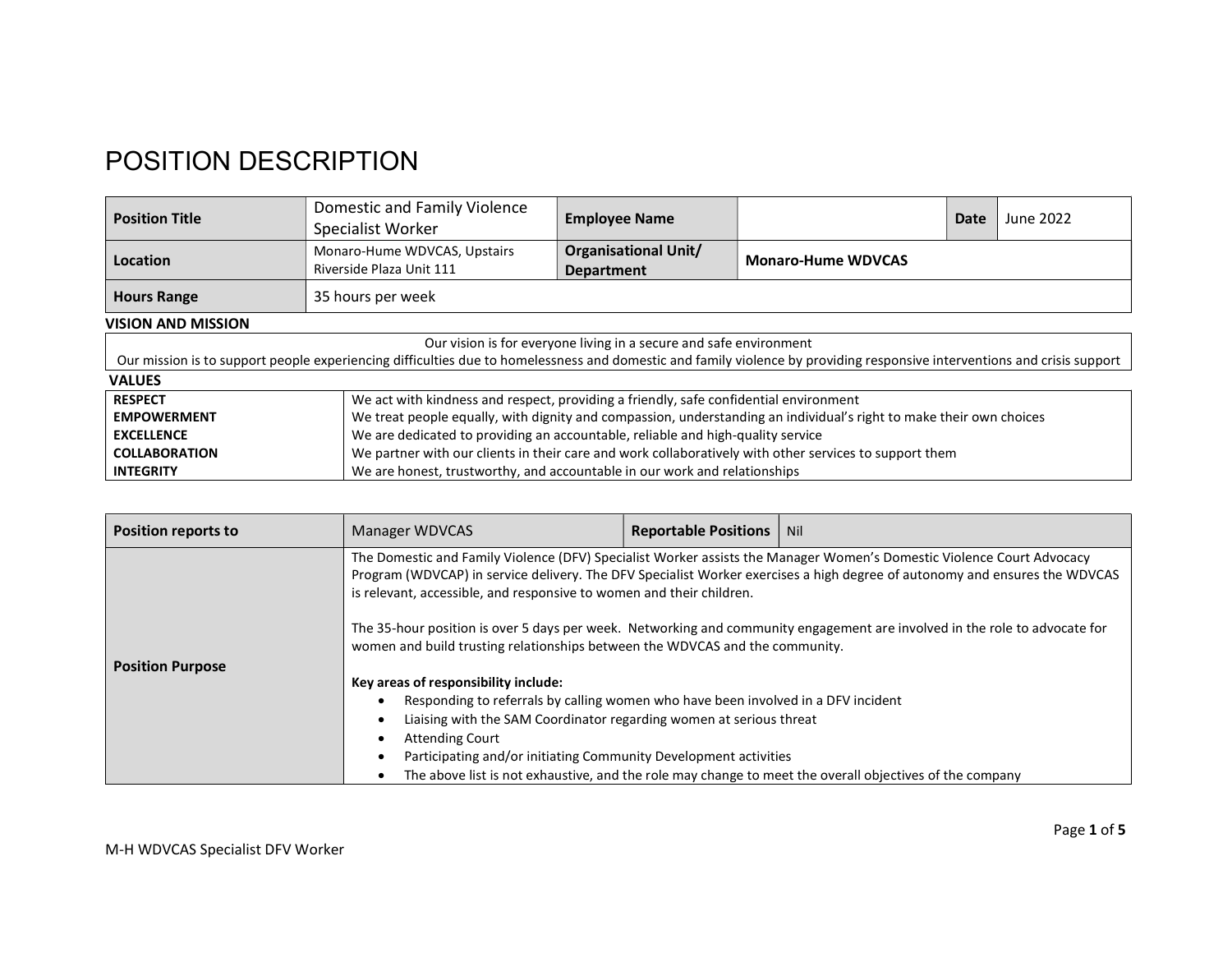| <b>Qualifications and</b><br><b>Experience</b> | Certificate III in Community services (minimum) or similar or working towards certification and relevant work experience<br>Understanding of domestic and family violence, its complexities, and consequences, particularly as they affect Aboriginal<br>women and children, and sensitivity to their needs<br>Knowledge and understanding of the criminal justice response to domestic and family violence including AVO<br>applications and criminal prosecutions and related legal matters such as family law, care and protection, migration, and<br>victim's compensation issues<br>Ability to work with local Multicultural and Aboriginal communities and the broader community to promote awareness<br>of domestic and family violence and WDVCAS services<br>Excellent skills in verbal and written communication, networking, and advocacy<br>Demonstrated ability to engage effectively with clients in crisis and provide appropriate, trauma-informed support; and<br>Excellent organisational and administrative skills |                                                                                                                                  |                                          |
|------------------------------------------------|---------------------------------------------------------------------------------------------------------------------------------------------------------------------------------------------------------------------------------------------------------------------------------------------------------------------------------------------------------------------------------------------------------------------------------------------------------------------------------------------------------------------------------------------------------------------------------------------------------------------------------------------------------------------------------------------------------------------------------------------------------------------------------------------------------------------------------------------------------------------------------------------------------------------------------------------------------------------------------------------------------------------------------------|----------------------------------------------------------------------------------------------------------------------------------|------------------------------------------|
| <b>Prerequisites</b>                           | <b>Current National Police Certificate</b><br>Current Working with Children Check<br><b>Integrity Checks</b><br>Eligibility to live and work in Australia<br>Current drivers' licence<br><b>First Aid Certificate</b>                                                                                                                                                                                                                                                                                                                                                                                                                                                                                                                                                                                                                                                                                                                                                                                                                 | *Being a woman is a genuine occupational qualification for this position under<br>s.31 of the Anti-Discrimination Act 1977 (NSW) |                                          |
| Award (if applicable)                          | Social Community Home Care and<br>Disability Services Industry Award 2010                                                                                                                                                                                                                                                                                                                                                                                                                                                                                                                                                                                                                                                                                                                                                                                                                                                                                                                                                             | <b>Classification</b>                                                                                                            | Level 5                                  |
| <b>Resource Management</b>                     | Program car                                                                                                                                                                                                                                                                                                                                                                                                                                                                                                                                                                                                                                                                                                                                                                                                                                                                                                                                                                                                                           | <b>Relationships</b>                                                                                                             | Liaise with other staff and stakeholders |
| <b>Delegation Level</b>                        | Nil                                                                                                                                                                                                                                                                                                                                                                                                                                                                                                                                                                                                                                                                                                                                                                                                                                                                                                                                                                                                                                   | <b>Probationary period</b>                                                                                                       | 3 months (with a 8-week review)          |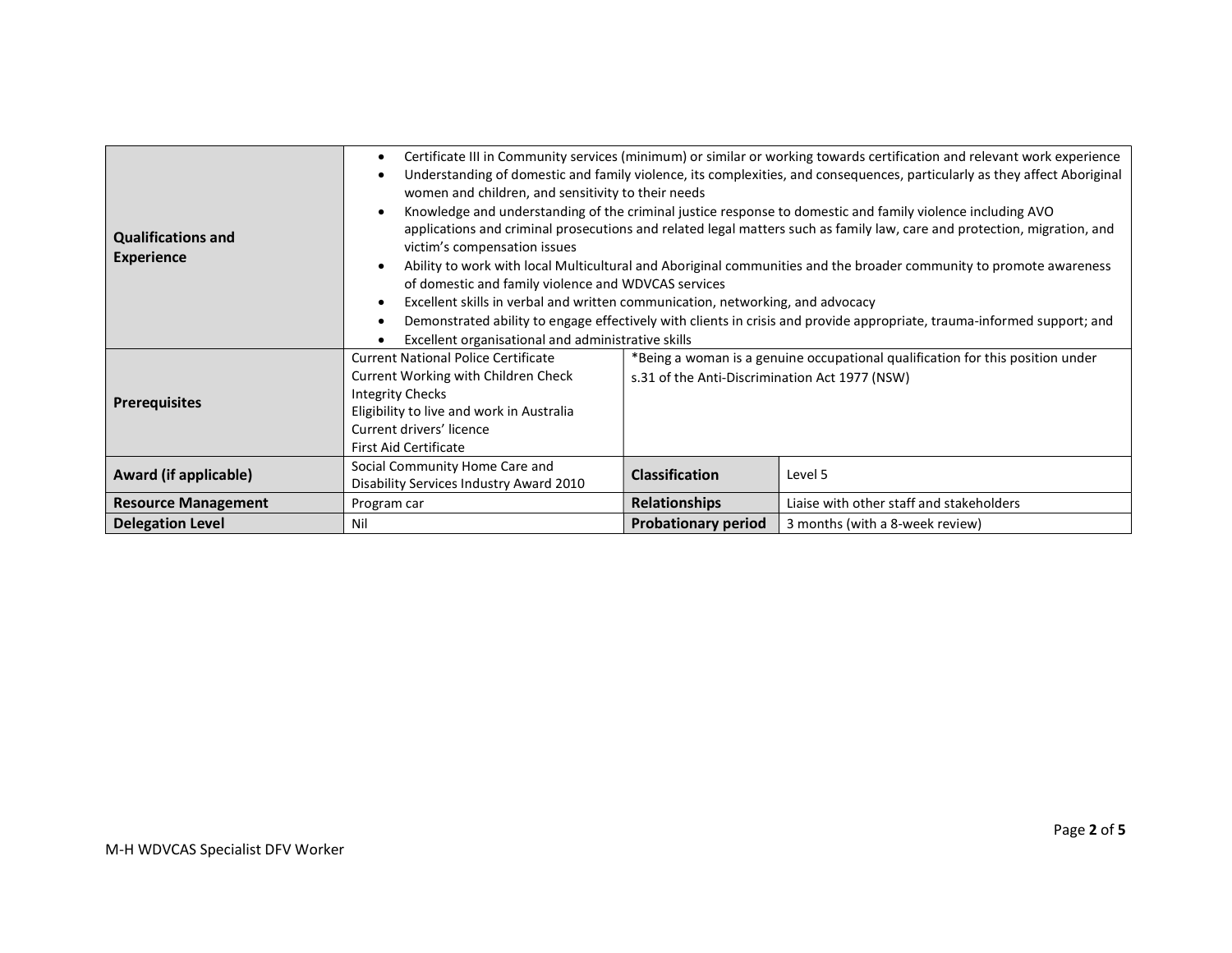| <b>Foundation Competencies Required</b>                              | <b>Behavioural Competencies Required</b>                              | <b>Technical Competencies Required</b>                              |
|----------------------------------------------------------------------|-----------------------------------------------------------------------|---------------------------------------------------------------------|
| Willingness to work and act in a manner that delivers                | <b>Expectations in the role</b>                                       | Knowledge of management with demonstrated skills in the             |
| effective:                                                           |                                                                       | following areas                                                     |
| Quality / Continuous Improvement                                     | Communication                                                         | <b>Human Resources and Self Direction</b>                           |
| Delivers practice that is in line with quality and compliance        | Verbal – confidently and clearly articulates facts and conveys        | Participates in and responds to supervision                         |
| standards                                                            | information in a manner appropriate to the target audience            | Ensures practice is in line with behavioural competencies           |
| Contributes to the development of evidence-based practice            |                                                                       | Maintains awareness of own skills strengths and identifies any gaps |
| Records stakeholder / tenant complaints and feedback                 | Written – clear and concise presentation of information and           | Seeks, and is open to feedback on own effectiveness                 |
| Participates individually and by team in reviewing feedback          | messages in such a way that conveys understanding and                 | Proactively identifies areas for self-development                   |
| Offers suggestions to improve practice as appropriate                | retention of the content (includes the production of reports,         | Actively works to address skills and knowledge gaps in line with    |
| Acts to implement improvement plans                                  | project briefs, correspondence, emails, leaflets)                     | training and supervision plan                                       |
| Planning and Organising - Time and Task Management                   | <b>Responsibility and Accountability</b>                              | <b>Operational / Strategic Planning</b>                             |
| Performs own role and responsibilities effectively                   | Understands the role and its responsibilities.                        | Supports the achievement of organisational goals                    |
| Manages time and responsibilities effectively                        | Takes personal accountability for actions and decisions               | Provides input, feedback for ongoing planning                       |
| Prioritises work and addresses what is most urgent, plans            |                                                                       | Adheres to action plan and KPI's in day-to-day work                 |
| for important tasks                                                  |                                                                       |                                                                     |
| Uses tools effectively to assist with planning and organising        |                                                                       |                                                                     |
| <b>Diversity and Conflict Resolution</b>                             | <b>Person Centred / Client Focus</b>                                  | <b>Financial / Resource Management</b>                              |
| Recognises and respects differences in cultural background           | Upholds and promotes client centred focused services                  | Handles finances and records accurately and in accordance with      |
| Responds in culturally appropriate ways                              | Listens to and gains understanding of client perspective anticipating | policy and in line with delegations                                 |
| Recognises and respects issues of diversity in service provision     | their needs, giving high priority to secure satisfaction (internal,   | Ensure minimisation of costs where possible and appropriate         |
|                                                                      | external and clients)                                                 | Ensures care in use of property and equipment                       |
| <b>Creativity and Innovation</b>                                     | <b>Collaboration and Team Work</b>                                    | Organisational Capability - (provides effective skills, knowledge,  |
| Identifies the similarities and differences between current and past | Actively participates in and contributes to team effectiveness;       | expertise and structures to fulfil organisational objectives)       |
| situations                                                           | taking action that considers the perspective and needs of             | Provides technical input in role                                    |
| Looks at information and sees patterns, trends and missing pieces    | others; being aware of the effect of behaviour on others              | Ensures adequate and up to date knowledge to undertake role         |
| Is prepared to try new ways of doing things or others' ideas         |                                                                       | Provides feedback on areas for skill development and training needs |
| Questions currently accepted ways of doing things                    | Managing Relationships - builds and maintains positive,               |                                                                     |
| Thinks in terms of options when identifying solutions                | productive and mutually beneficial working relationships              |                                                                     |

| <b>Key Result Areas</b>                                                                                                                                                 | <b>Key Activities</b>                                                                                                                                                                                                                                                                                                                                                                                                                                                                                                                                                                                                                                                                                   | <b>Standard Measures</b>                                                                                                                                                                                                                                                                                                                                                                                                                                       |
|-------------------------------------------------------------------------------------------------------------------------------------------------------------------------|---------------------------------------------------------------------------------------------------------------------------------------------------------------------------------------------------------------------------------------------------------------------------------------------------------------------------------------------------------------------------------------------------------------------------------------------------------------------------------------------------------------------------------------------------------------------------------------------------------------------------------------------------------------------------------------------------------|----------------------------------------------------------------------------------------------------------------------------------------------------------------------------------------------------------------------------------------------------------------------------------------------------------------------------------------------------------------------------------------------------------------------------------------------------------------|
| <b>Domestic and Family Violence</b>                                                                                                                                     | <b>CRP Referrals:</b>                                                                                                                                                                                                                                                                                                                                                                                                                                                                                                                                                                                                                                                                                   | Client satisfaction - provides clear communication ensuring early                                                                                                                                                                                                                                                                                                                                                                                              |
| <b>Specialist Worker</b><br>Facilitate best practice service delivery informed<br>by the needs of women and their children<br>experiencing domestic and family violence | Accepting electronic referrals from the CRP and non-electronic referrals<br>direct from government agencies and non-government services<br>Contacting clients referred to the WDVCAS in a timely manner,<br>conducting a threat assessment to ascertain their current risk status and<br>undertaking safety planning to address a client's immediate safety needs<br>Providing relevant information and making appropriate warm referrals<br>to a range of service providers to assist clients with their ongoing needs<br>Fulfilling reporting requirements for the WDVCAP database and the CRP<br>in line with the WDVCAP Service Agreement, the WDVCAP Policy and<br>Procedure Manual and SAM Manual | intervention responses are in place when issues arise or are identified<br>and addressed promptly<br>Community satisfaction - positive feedback from stakeholders<br>Participate in external supervision<br>Calls are completed and logged within agreed timeframes<br>Administration tasks completed in a timely and accurate manner<br>including data entry and filing.<br>Ensure all enguiries, referrals and phones are responded to in a timely<br>manner |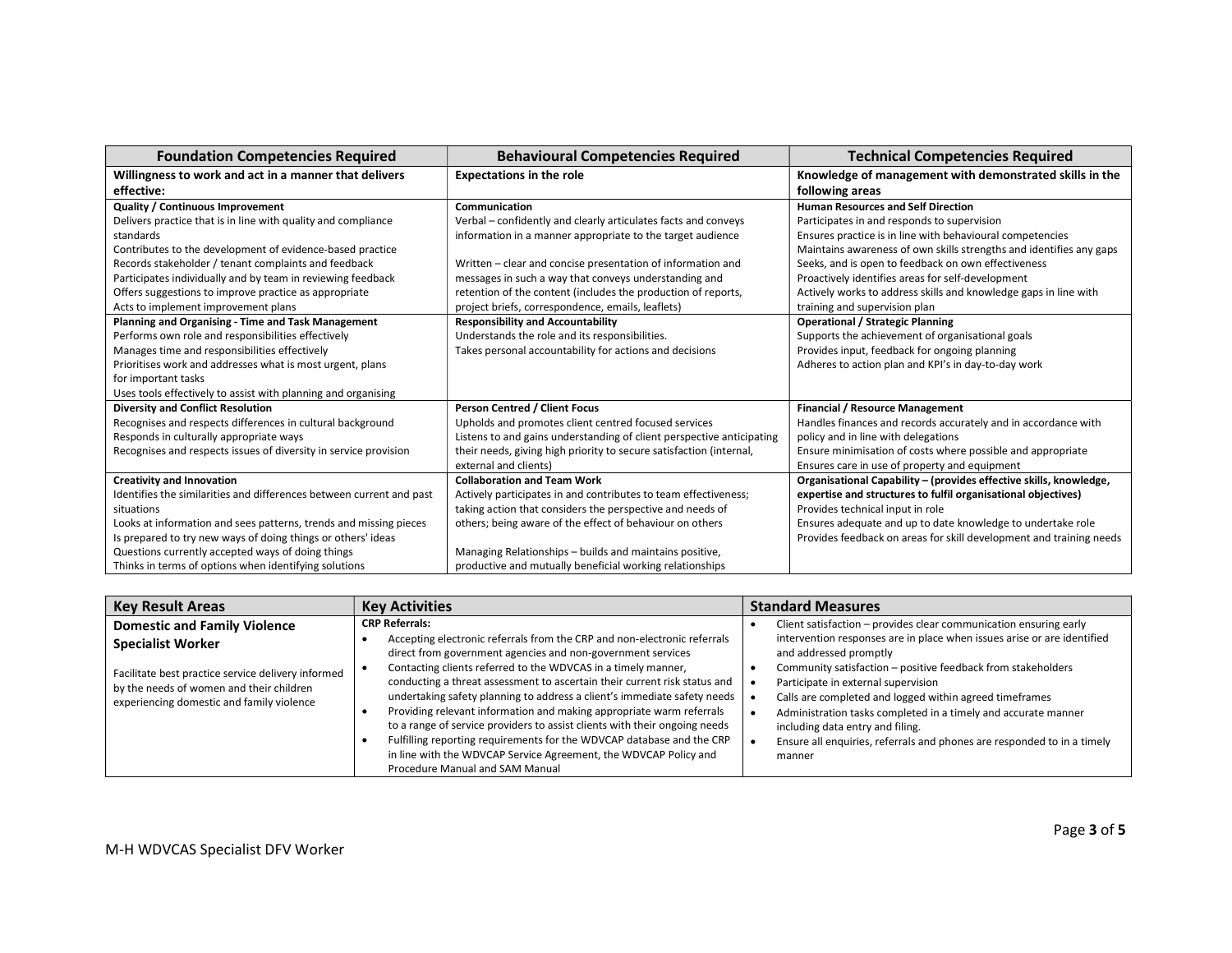|            | <b>Court Attendance:</b><br>Attending court on AVO list days and other days as required to provide<br>$\bullet$<br>information, assistance, and court advocacy for WDVCAS clients as<br>directed by the WDVCAS Manager<br>Developing and maintaining strong working relationships with key<br>$\bullet$<br>WDVCAS partners including the NSW Police Force, Local Courts, legal<br>representatives, and referral agencies, in order to facilitate client access<br>to those agencies and services                                                                                                                                                                                                                                                                                                                                                                                                                                              | Attends and participates in team activities<br>$\bullet$<br>Attends Court as requested<br>$\bullet$<br>Reports Serious Threat clients to SAM Coordinator as per protocol<br>$\bullet$<br>Feedback demonstrates high levels of satisfaction<br>$\bullet$<br>$\bullet$<br>Works collaboratively with staff to ensure a minimum of two community<br>engagement activities<br>Attends community engagement events as required<br>$\bullet$<br>$\bullet$<br>Positive performance reviews |
|------------|-----------------------------------------------------------------------------------------------------------------------------------------------------------------------------------------------------------------------------------------------------------------------------------------------------------------------------------------------------------------------------------------------------------------------------------------------------------------------------------------------------------------------------------------------------------------------------------------------------------------------------------------------------------------------------------------------------------------------------------------------------------------------------------------------------------------------------------------------------------------------------------------------------------------------------------------------|-------------------------------------------------------------------------------------------------------------------------------------------------------------------------------------------------------------------------------------------------------------------------------------------------------------------------------------------------------------------------------------------------------------------------------------------------------------------------------------|
|            | <b>Safety Action Meetings:</b><br>Complying with the SAM Manual and the Domestic Violence Information<br><b>Sharing Protocol</b><br>$\bullet$<br>Liaising with clients in relation to Safety Action Plans developed at SAMs<br>and/or support provided, or arranged, by the WDVCAS<br>Liaising with the Safety Action Meeting (SAM) Coordinator to ensure all<br>$\bullet$<br>clients assessed as 'at serious threat' are placed on the agenda for the<br>next SAM when necessary<br>Assisting the SAM Coordinator to develop and administer policies,<br>$\bullet$<br>systems, and processes for the effective operation of the WDVCAS and<br>SAMs; to ensure culturally appropriate service to our clients.<br><b>Client Engagement and Community Events and Networking:</b><br>Developing solid working relationships and referral networks with local<br>$\bullet$<br>services that respond to the particular needs of women and children |                                                                                                                                                                                                                                                                                                                                                                                                                                                                                     |
|            | Developing links with local communities to promote the services of the<br>$\bullet$<br>WDVCAS and encourage women to use the services of the WDVCAS<br>Participate in client engagement activities or community events<br>$\bullet$<br>Lead or assist in the co-ordination of specific projects as appropriate<br>$\bullet$<br>Providing assistance to the Manager to develop and implement<br>$\bullet$<br>strategies aimed at making WDVCAS services relevant, accessible, and<br>responsive to the needs of women and children; and<br>Participate in team activities and meetings<br>$\bullet$<br>Work co-operatively with relevant community organisations<br>$\bullet$<br>Attend DFV meetings with Legal Aid (WDVCAS) program initiates<br>$\bullet$                                                                                                                                                                                    |                                                                                                                                                                                                                                                                                                                                                                                                                                                                                     |
| Governance | Deliver services in accordance with the WDVCAP model of service<br>$\bullet$<br>delivery outlined in the WDVCAP Service Agreement, this Policy and<br>Procedure Manual, the SAM Manual and operational documents<br>Understand and adhere to Molonglo Support Services policies and<br>$\bullet$<br>procedures, mission, and values<br>Participate in working towards achieving or maintain Australian Service<br>$\bullet$<br>Excellence Standards (ASES) accreditation<br>Apply knowledge and adhere to all relevant legislative and policy<br>$\bullet$<br>frameworks                                                                                                                                                                                                                                                                                                                                                                      | Works in line with Behavioural Competencies<br>$\bullet$<br>Complies with legislation and Molonglo Support Services Policy and<br>$\bullet$<br>Procedures<br><b>Complies with Delegations</b><br>$\bullet$<br>Participates in WHS & Risk assessment activities leading by example in<br>$\bullet$<br>safety matters<br>Provides reports within set timeframes<br>$\bullet$                                                                                                          |